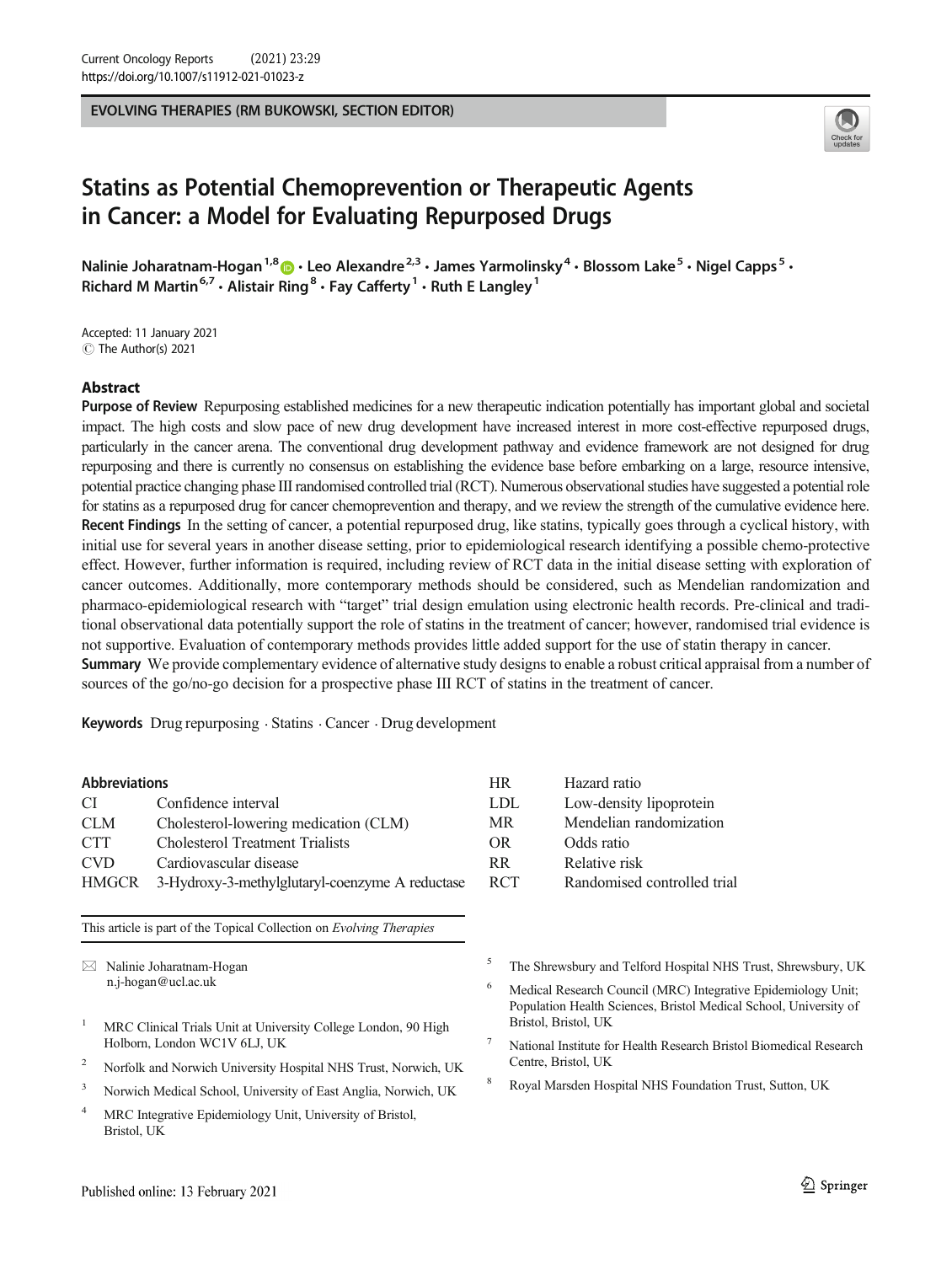# <span id="page-1-0"></span>Introduction

From a global cancer perspective, repurposing established medicines for a new clinical indication is potentially an important strategy, particularly due to the increasing cancer burden in low- and middle-income countries where access to costly new therapies and technologies is limited. A major advantage of assessing repurposing possibilities is that many of the early steps in the drug development pathway, i.e., phase I/II trials establishing safety and tolerability, are already completed and generic formulations available. However, phase III randomised controlled trials (RCTs) are still needed to establish efficacy for the new clinical indication.

For new drugs, there is an established developmental pathway from pre-clinical evidence, through first in man studies, phase I and II trials leading to a phase III RCT (Fig. 1a). For repurposed drugs, the evidence base is different and there is no established consensus as to what this should comprise and how it should be appraised in order to prioritise potential repurposed drugs for phase III evaluation. Pre-clinical evidence can be complemented by



Fig. 1 a Standard drug development pathway<sup>97</sup>. b Proposed drug development pathway for repurposed drugs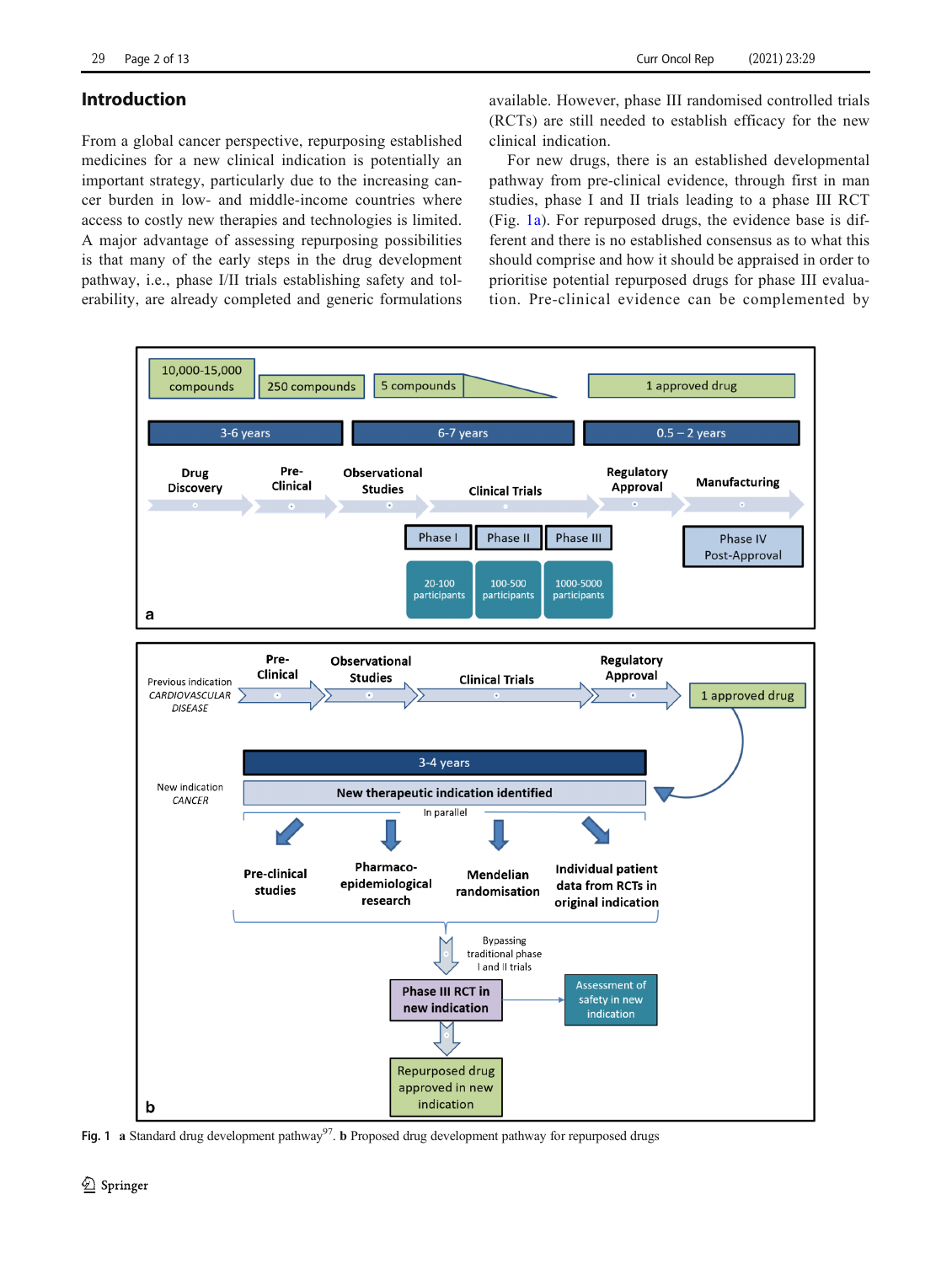<span id="page-2-0"></span>epidemiological data, previous randomised trials, and Mendelian randomization or more modern genetic studies.

Some would argue that any low-cost, established drug with minimal toxicity and some evidence of anti-tumour activity is a candidate for phase III evaluation particularly in tumour types with poor outcomes. Proponents of such an approach argue there is little to lose, as long as the trial participants are fully informed. However, a phase III trial particularly in the adjuvant setting is a costly, resource intensive, and long-term undertaking and the scientific rationale underpinning the trial needs to be robustly evaluated.

Statins, the most widely prescribed lipid-lowering agents, are inhibitors of the 3-hydroxy-3-methylglutaryl-coenzyme A reductase (HMGCR) enzyme, the rate-limiting step in the mevalonate pathway (Fig. 2). Numerous large RCTs in a range of populations have confirmed the role of statins for the prevention and treatment of cardiovascular and cerebrovascular disease, and they have become well-established therapy in this setting [[1](#page-9-0)–[3](#page-9-0)]. Beyond their lipid-lowering action and cardiovascular benefits, evidence has suggested statins may have multiple pleiotropic actions, including anti-inflammatory, antioxidant, anti-proliferative, and immunomodulatory effects, potentially yielding clinically relevant anticancer properties [\[4](#page-9-0)].

The existence of extensive randomised data evaluating statins for cardiovascular disease (CVD) provides an opportunity to interrogate these data for evidence of clinical effects on cancer outcomes. A similar approach was taken for aspirin. Meta-analyses of individual patient data from large RCTs of

aspirin use in CVD prevention demonstrated significant reductions in cancer incidence, and risk of metastases [\[5\]](#page-9-0). These findings supported results from observational and pre-clinical data  $[6, 7]$  $[6, 7]$  $[6, 7]$  $[6, 7]$  $[6, 7]$ . Consequently, aspirin is now under investigation in several RCTs for the prevention of metastases [\[8](#page-9-0)].

Similarly, attention has turned to statins as a repurposed drug in the treatment of cancer. This review summarises the possible anticancer mechanism of action of statins and the breadth of evidence for and against its use in the prevention and treatment of cancer. Relative to previous reviews, a wider range of data sources and methods of evaluating the data is presented here, including the role of pharmaco-epidemiological research and Mendelian randomization to minimise potential confounding limiting the evaluation of observational studies [\[9](#page-9-0)]. We also present a novel model for assessing other drugs where there is potential for repurposing (Fig. [1b\)](#page-1-0).

# Potential Anticancer Mechanisms of Action of Statins

Inhibition of HMGCR leads to a decrease in mevalonate and downstream cholesterol biosynthesis, as well as the inhibition of other isoprenoid metabolites, required for a number of cellular functions and post-translational modification of cell signalling proteins [\[10](#page-10-0)] (Fig. 2). Several in vitro studies have demonstrated that statins act to inhibit a number of the



Fig. 2 The mevalonate pathway and possible mechanism of action of statins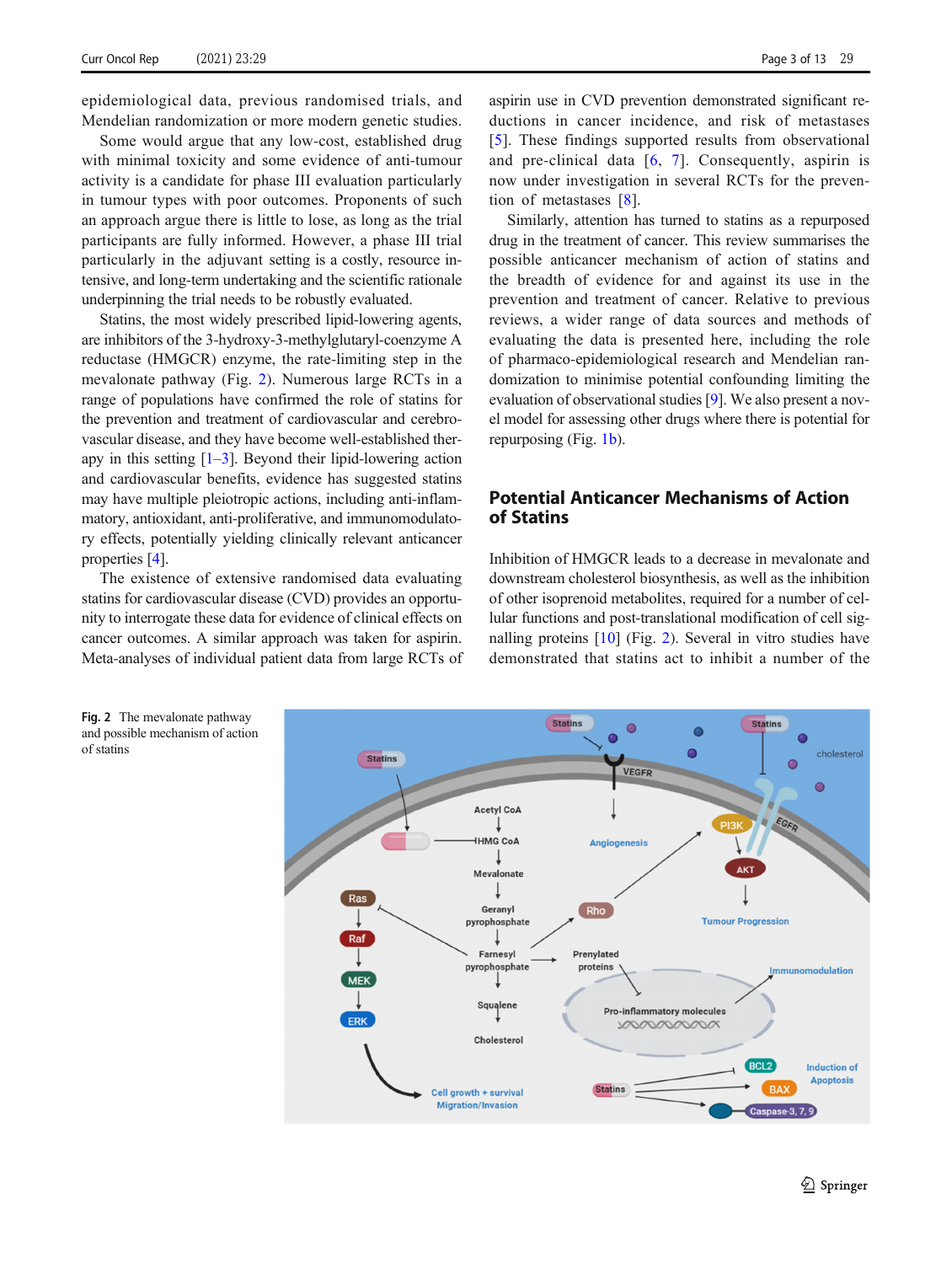hallmarks of cancer, including inhibition of angiogenesis, induction of apoptosis, repression of tumour metastases, and inhibition of tumour cell growth [[11](#page-10-0)] (Fig. [2](#page-2-0)). Statins vary in their solubility, with hydrophilic statins more hepato-selective and lipophilic statins achieving a higher level of exposure in non-hepatic tissue [\[12\]](#page-10-0). Based on this classification, lipophilic statins, including simvastatin and atorvastatin, are considered to exert more pleiotropic effects and are, therefore, potentially more effective as anticancer therapies.

In vivo experiments have proven more conflicting. Early studies in animal models raised concerns that statins may have carcinogenic properties [[11](#page-10-0)]. In rodent studies, administration of fluvastatin was shown to induce thyroid neoplasms and forestomach papillomas [\[13](#page-10-0)], lovastatin induced liver tumours [\[14\]](#page-10-0), and administration of simvastatin led to follicular cell adenomas [\[15\]](#page-10-0). In studies demonstrating a procarcinogenic effect, the doses of statins used were far higher than the biologically relevant concentrations used to treat hypercholesterolaemia in humans, possibly explaining these detrimental effects. Although some animal models have demonstrated anticarcinogenic effects of statins [[16](#page-10-0)], a review of all available rodent carcinogenicity data for lipid-lowering agents concluded that, on balance, both statins and fibrates promoted cancer in rodents even at the equivalent concentrations prescribed in humans [\[17\]](#page-10-0).

## Statins and the Prevention of Cancer—Observational Studies

A number of observational studies have supported the hypothesis of a protective effect of statins in terms of cancer risk [\[18](#page-10-0)–[24\]](#page-10-0). One of the largest of these evaluated approximately 300,000 patients, using the Danish Cancer Registry, and found that any statin use reduced cancer incidence with an adjusted rate ratio (RR) for cancer overall of 0.86 (95% confidence interval (CI) 0.78 to 0.95) [[25](#page-10-0)].

However, a number of other meta-analyses of observational studies of individual cancers have both disputed and supported a role for statins in the protection against cancer in equal mea-sure [\[26](#page-10-0)–[35\]](#page-10-0). One large meta-analysis including 25 observational studies and 17 randomised studies reviewed the effect of statins on all cancers, finding no effect on overall incidence (relative risk (RR) 0.96, 95% CI 0.72–1.2) [\[26](#page-10-0)]. However, a meta-analysis of 20 case-control studies suggested a significant beneficial association between statin use and risk of any cancer [\[35\]](#page-10-0). Although both large studies, these discrepancies reflect the inherent potential for bias, confounding, and heterogeneity between observational studies which could provide alternative explanations for any associations seen. An umbrella review and re-analysis of data from 43 meta-analyses, performed to determine the strength of the evidence available, found a statistically significant effect of statins on reducing cancer

incidence in 10 types of cancer when using traditional methods; however, when the evidence was graded, accounting for between-study heterogeneity and potential bias, it was not found to be "convincing" for any cancer type [[36](#page-10-0)].

# Statins and the Prevention of Cancer—Randomised Studies

A significant proportion of the evidence base underpinning the evaluation of aspirin as an anticancer drug originated from the long-term follow-up of large RCTs primarily designed to assess aspirin's cardiovascular benefits [[5,](#page-9-0) [37](#page-10-0)]. However, in similar randomised vascular trials of statin use, no difference has been shown in the incidence and risk of cancer. In the largest of these, the Heart Protection Study, 20,000 patients were randomised to 40 mg of simvastatin or placebo, with a reduction in cholesterol and proportional decrease in major vascular events seen in the statin cohort [[38\]](#page-10-0). However, after a mean 11-year follow-up of survivors ( $n = 17,519$ ), there was little evidence of a difference in the incidence of a first diagnosis of any cancer, either in-trial (first 5 years) or post-trial (subsequent 6 years) [[39\]](#page-10-0), or no difference by cholesterol level or tumour subtype.

In the early 2000s, a number of other RCTs assessing the effect of statins on the primary and secondary prevention of CVD consistently demonstrated vascular benefits. However, a large meta-analysis of 26 RCTs including 86,936 participants with 6662 incident cancers and 2407 cancer deaths showed that statins had a neutral effect on both incidence of cancer and cancer deaths, regardless of cancer subtype [[40](#page-10-0), [41\]](#page-10-0). To address specific concerns regarding the effect of lowering lowdensity lipoprotein (LDL) cholesterol with statins and potential risk of cancer, the Cholesterol Treatment Trialists' (CTT) Collaboration performed a series of meta-analyses of individual patient data ( $n = 174,149$ ) from 27 randomised vascular trials. They demonstrated that reducing LDL concentration with statins had no effect on either cancer incidence (RR per 1.0 mmol/L LDL reduction 1.00, 95% CI 0.96–1.04) or mortality (RR 0.99, 95% CI 0.93–1.06) [[3,](#page-9-0) [42](#page-10-0)–[44\]](#page-10-0). Statins were used for a median of 5 years, and no difference emerged regardless of whether trials were of statins versus control or trials of a more versus less intensive statin regime. Analyses of the effect of statins on individual cancers (23 different primary sites), by gender, older age, or statin type, were also consistent for a lack of association  $[45\bullet]$  $[45\bullet]$  $[45\bullet]$ . These metaanalyses are probably the strongest available evidence to suggest that statins are unlikely to reduce the risk of incident cancer overall, at least in the short to medium term.

The implications for cancer-related mortality may be less clear. The included trials were for the primary and secondary prevention of CVD and the majority of patients enrolled would not be expected to have a cancer diagnosis at the time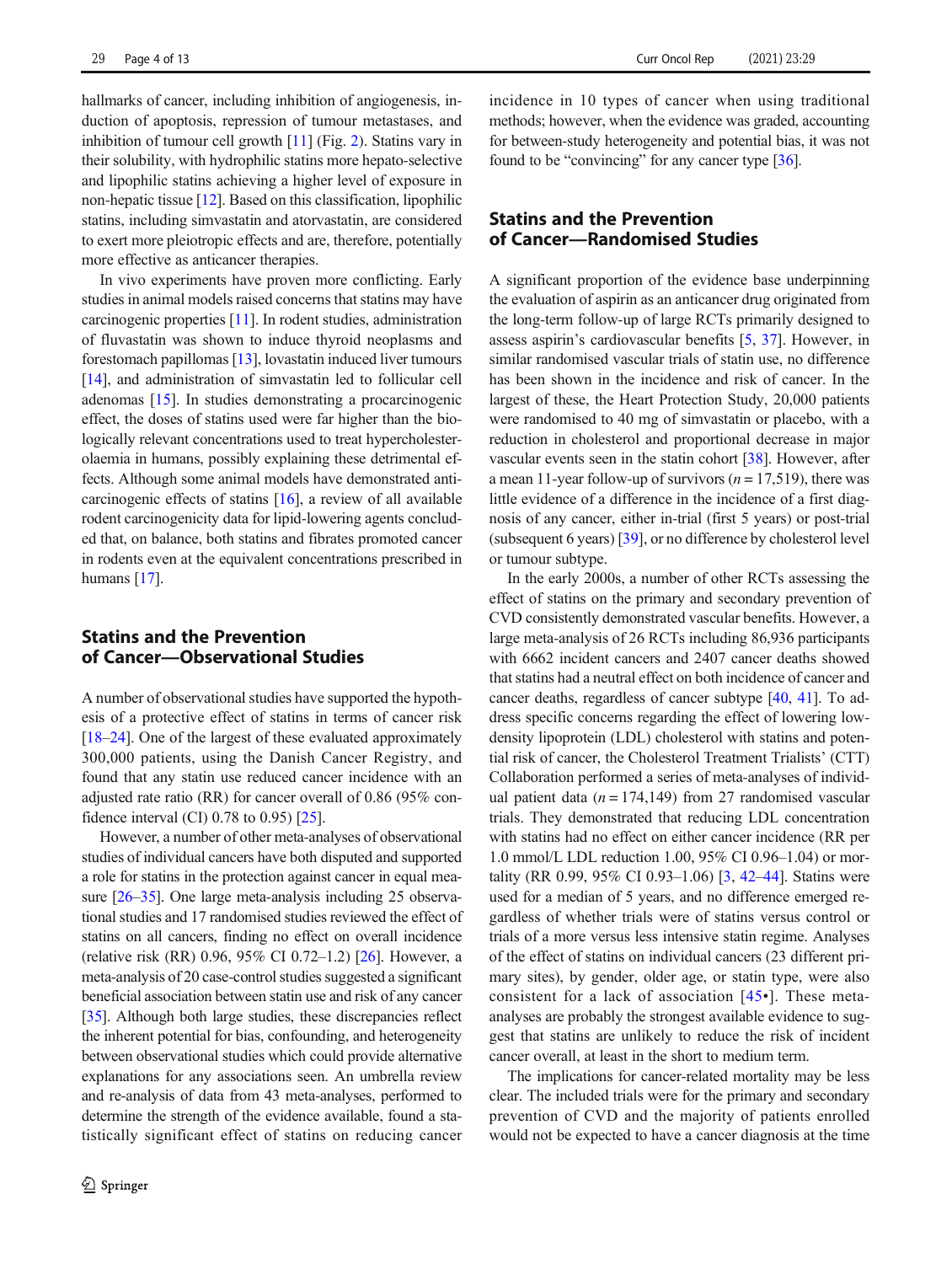of randomization. Indeed, only cancers diagnosed after randomization were considered (1.4% developed cancer per year after randomization in the CTT study [\[46](#page-10-0)]), and it is not clear how many and for how long patients received the study drug after diagnosis. Whilst detailed information on statin use after a cancer diagnosis is not available in this data, statins are not routinely discontinued during cancer therapy, and therefore, some effect on mortality might be expected if there was a therapeutic role. Detailed follow-up of the data would be useful to make a more informed inference about the effect of allocation to statins on mortality outcomes in patients with cancer from these meta-analyses.

## The Role of Pharmaco-epidemiological Research

In contrast to the usual pathway for new drug development (phase I, II, and III trials), the rationale for a trial of a repurposed drug in the setting of cancer prevention or treatment can be informed by pharmaco-epidemiological research. In the past decade, there has been a marked proliferation in such research, due to a growing availability of populationbased datasets drawn from a number of routinely collected health data sources (including electronic health records, pharmacy records, disease registries and outcome datasets) [[47,](#page-11-0) [48\]](#page-11-0). Such research can leverage the availability of accurate prescription data in defined cohorts, with comprehensive data on relevant covariates and outcomes, to estimate the realworld effectiveness of statins in cancer prevention and treatment. There are notable examples where pharmacoepidemiology has critically informed the justification for similar trials of other repurposed drugs in cancer prevention and treatment [\[8](#page-9-0), [49](#page-11-0)]. Indeed, the AspECT trial, a  $2 \times 2$  phase III trial of esomeprazole and aspirin for the prevention of a composite outcome of death, adenocarcinoma, and high-grade dysplasia in patients with Barrett's oesophagus, was justified in part on the available pharmaco-epidemiological evidence and, ultimately, yielded some evidence for a chemo-protective effect consistent with this research [[49](#page-11-0)]. However, there are also well-known examples where observational studies conflict with randomised data [\[50\]](#page-11-0). A common explanation for such discrepancies is the propensity for observational research to be susceptible to residual confounding, due to an imbalance of prognostic factors between treatment groups not accounted for in analyses, brought about by a lack of random treatment assignment [[51\]](#page-11-0). However, observational studies can differ from randomised trials in other important ways to explain such discrepancies, including their design and analysis, with residual confounding a lesser concern in some instances [[52\]](#page-11-0). To minimise these flaws, observational study design requires the emulation of a pragmatic hypothetical target trial (a randomised trial that would answer the question of interest), including explicit description of the causal framework, specifying the protocol of the target trial, robust reporting of study design, and a structured process for the analysis of study limitation [[47,](#page-11-0) [53\]](#page-11-0). Use of such an approach in large healthcare datasets provides the opportunity to assess the association between a treatment and outcome using real-world data and helps to reduce the discrepancies between the effect estimates from observational studies and randomised trials [\[54](#page-11-0)••]. These are welcome steps towards improving the application of results from observational research, including, in this context, to improve their utility in informing the justification for or against a trial of adjuvant statin therapy.

An analysis of the electronic health records of 733,804 UK adults, explicitly emulating a target trial of statins and cancer, found little evidence to indicate that statin therapy influences cancer incidence after 10-year follow-up [[54](#page-11-0)••], regardless of cancer subtype, and consistent with findings of the CTT Collaboration. The authors further demonstrated that the failure in replicating observational study results arose from the deviation from the basic principles of a trial design [[54](#page-11-0)••]. Eligibility criteria included LDL cholesterol level < 5 mmol L<sup>-1</sup>, which may have introduced some confounding, channelling people with diabetes into the statin group (diabetes being an indication for statin therapy irrespective of LDL), and diabetes is a known risk factor for cancer. However, pharmaco-epidemiological research could be utilised much like this example to supplement the evidence base for a phase III repurposed drug trial, but perhaps also to provide more timely results to support clinical decision making.

## The Role of Mendelian randomization

Conventional observational epidemiological studies are vulnerable to various biases (e.g., residual confounding, reverse causation, and measurement error) which undermine causal inference. Mendelian randomization (MR) uses genetic variants to proxy risk factors to generate more reliable evidence in support of causal effects of these factors on health outcomes in observational settings [[9](#page-9-0)]. Since germline genetic variants are randomly assorted at meiosis and fixed at conception, MR analyses should be less prone to confounding than conventional observational studies (e.g., by indication, lifestyle factors) and are not subject to reverse causation bias. Further, measurement error in genetic studies is often low and MR estimates the life-long effects of risk factors on health outcomes, allowing sufficient time for diseases with long latency periods—like cancer—to develop an advantage over secondary analyses of short-term RCTs. MR relies on sound knowledge of the mechanism of action and existence of a relevant genetic variant, and therefore, it may not be possible or useful for all drug evaluations. However, findings from wellconducted and adequately powered MR studies, with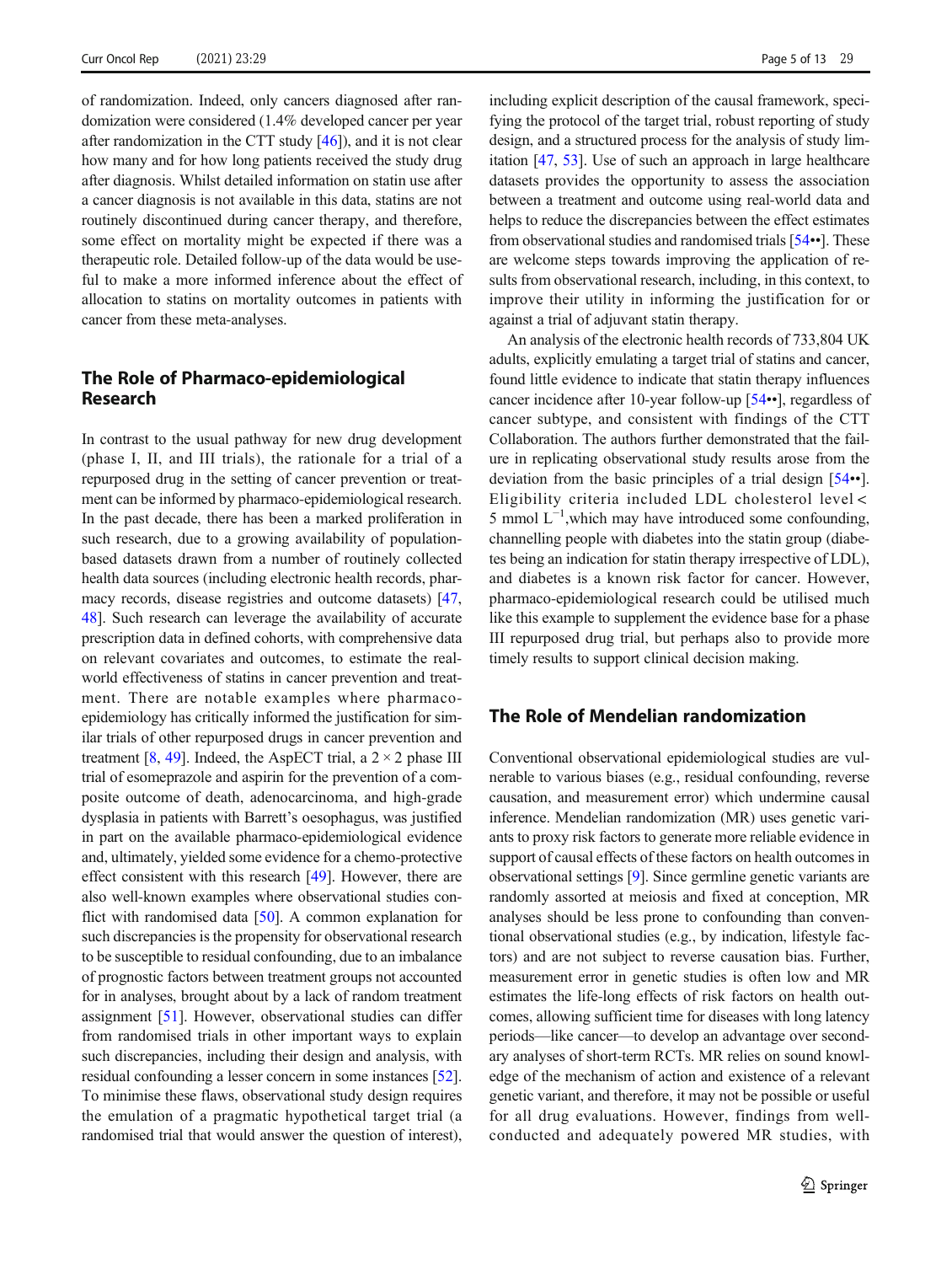appropriate sensitivity analyses to evaluate the assumptions of MR [\[55\]](#page-11-0), could provide a useful contribution to the evidence synthesis of statins as a potential preventive agent or therapeutic treatment for cancer.

A commonly employed approach for inferring causal effects of statins on cancer in an MR context is to utilise genetic variants in the gene encoding the drug target of statins, HMGCR, that are robustly associated with LDL cholesterol levels as proxies for pharmacological inhibition of this drug target. One such study employed the LDL cholesterollowering T-allele of rs12916 (located within HMGCR) as a proxy for HMG-CoA reductase inhibition to examine the effects of its inhibition on risk of cancer in the Malmö Diet and Cancer Study [\[56\]](#page-11-0). The authors reported little evidence for an effect of HMGCR inhibition on overall cancer risk (HR equivalent to 0.07 mmol/L lowering of LDL cholesterol 0.99, 95% CI 0.95–1.02), though statistical power was modest for this analysis ( $n = 6528$  cases). In an analysis of 22,773 men with prostate cancer and 23,050 controls in the Prostate Cancer Association Group to Investigate Cancer Associated Alterations in the Genome (PRACTICAL) consortium, a weak protective effect was reported of the rs12916-T variant with prostate cancer risk (OR 0.97, 95% CI 0.94–1.00;  $p =$ 0.03) [\[57\]](#page-11-0), and little evidence apparent of an association with stage or tumour grade. Three variants in HMGCR were evaluated in relation to risk of breast cancer in 122,977 cases and 105,974 controls in the Breast Cancer Association Consortium (BCAC) [\[58](#page-11-0)]. Similarly weak evidence was demonstrated for a protective effect of HMGCR inhibition on cancer risk (OR equivalent to 1 mmol/L lowering of LDL cholesterol 0.86, 95% CI 0.73–1.02,  $p = 0.09$  [\[58](#page-11-0)], with comparable odds when analyses were restricted to status of oestrogen receptor. Most recently, a study of genetically proxied HMGCR inhibition, equivalent to a 1-mmol/L reduction in LDL cholesterol, demonstrated robust evidence of a lower risk of epithelial ovarian cancer (OR 0.60, 95% CI 0.43–0.83;  $p = 0.002$ ) in both the general population and in BRCA 1/2 mutation carriers (HR 0.69, 95% CI 0.51–0.93;  $p = 0.01$  [\[59](#page-11-0)••], consistent with pre-clinical and epidemiological studies, perhaps warranting further investigation in this high-risk group. Going forward, the integration of MR with other complementary genetic approaches may provide a promising opportunity for validating the effects of drug targets like HMGCR on cancer outcomes. For example, Zheng et al. have reported that combining evidence from MR and colocalization analysis, a technique that helps to distinguish shared causal variants across traits from genetic confounding due to linkage disequilibrium, can substantially increase the likelihood of predicting positive clinical trial outcomes leading to regulatory approval of new drugs [[60](#page-11-0)].

Extension of the MR approach to various other cancers within the context of adequately powered datasets along with

the application of this approach to the study of cancer progres-sion or recurrence [[61\]](#page-11-0), rather than cancer incidence, remains a fruitful area of investigation. The latter is important as the utility of a particular agent in the context of risk reduction (primary prevention) may not necessarily translate to a therapeutic effect in the context of disease progression (tertiary prevention), and vice versa. Insights gained from the use of MR in interrogating causal relationships between statin use, cancer occurrence, and cancer outcomes can therefore provide complementary evidence to other study designs on the potential role of long-term statin therapy in reducing incidence or progression of cancer.

Table [1](#page-6-0) summarises the types of evidence evaluating statin therapy in the prevention of cancer.

### Statins and the Adjuvant Treatment of Cancer

## Evaluating "Traditional" Evidence for Statins in the Treatment of Cancer

A possible role for statins in the adjuvant setting of cancer has been suggested by a recent in vitro study, where statins were shown to reduce the outgrowth of metastases in two breast cancer cell lines [[62\]](#page-11-0). It has therefore been suggested that statins could delay breast cancer recurrence and reduce mortality [\[63](#page-11-0)]. A number of population-based cohort studies have demonstrated that statins may reduce cancer-specific mortality in breast, colorectal, and lung cancer [\[64](#page-11-0)–[66](#page-11-0)]. One of the largest of these reviewed statin use in Danish residents diagnosed with stage I–III invasive breast cancer  $(n = 18,769)$ . Simvastatin users developed approximately 10 fewer breast cancer recurrences per 100 women after 10 years, with 10 year adjusted HR 0.70 (95% CI 0.57–0.86) [\[67,](#page-11-0) [68\]](#page-11-0). In a metaanalysis of 10 observational studies, including 32,373 patients with breast cancer, lipophilic statin use was shown to be associated with improved recurrence-free survival (HR 0.64, 95% CI 0.53–0.79) at 5-year follow-up [[69](#page-11-0)]. However, many of these studies are affected by collider stratification bias—unmeasured confounding induced by selected bias—and an evaluation of alternative explanations is crucial [[70\]](#page-11-0).

The potential survival benefit of statins for patients with malignancy has been further evaluated in a meta-analysis of 95 cohort studies, including 1,111,407 individuals. Subgroup analyses according to initiation of statins showed that postdiagnosis statin use was associated with a significant improvement in recurrence-free survival (HR 0.65; 95% CI 0.54– 0.79), which was less convincing for pre-diagnosis use (HR 0.86, 95% CI 0.77–0.96); a similar association was seen for overall survival (OS) [\[71](#page-11-0)]. Most studies identified were in prostate, breast, and colon cancer, with consistent benefits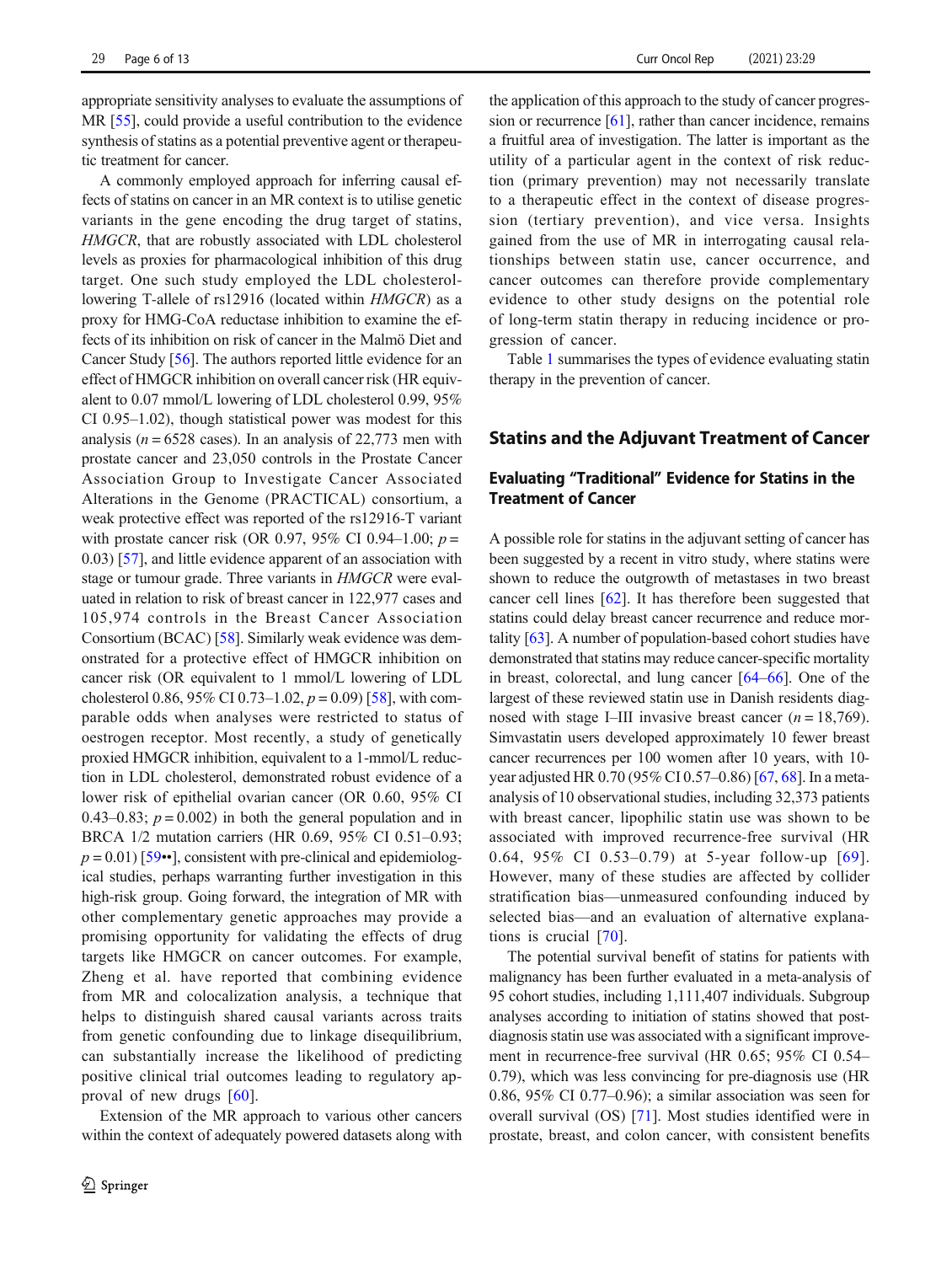<span id="page-6-0"></span>

| Table 1                                                                          | A summary of the different type's evidence for statins in the chemoprevention of cancer, with examples |                                                                                       |                                                                |
|----------------------------------------------------------------------------------|--------------------------------------------------------------------------------------------------------|---------------------------------------------------------------------------------------|----------------------------------------------------------------|
| Type of evidence                                                                 | Study                                                                                                  | Number of studies/cases                                                               | Results (95% confidence interval)                              |
| In vivo evidence at biologically relevant doses<br>Statins and cancer prevention | Newman, JAMA [17] (1996)                                                                               | Review of rodent carcinogenicity studies                                              | Statins increase incidence of cancer                           |
| Meta-analyses of epidemiological data                                            | Taylor, Eur J Cancer Prevention [35] (2008)<br>Kuoppala, Eur J Cancer [26] (2008)                      | 42 differing study designs<br>$n = 67,432$ cases<br>20 case-control<br>$n = 100, 129$ | OR 0.71 (0.56-0.89)<br>RR 0.96 (0.72-1.12)                     |
| Meta-analyses of RCTs                                                            | Dale, JAMA [40] (2006)                                                                                 | $n = 6662$ cases<br>26 RCT                                                            | OR 1.02 (0.97-1.07)                                            |
|                                                                                  | Kim, Indian J Cancer [41] (2017)                                                                       | $n=32,615$ on statin<br>21 RCT                                                        | RR 0.97 (0.92-1.02)                                            |
| Individual patient data from RCTs                                                | CTT, Lancet [42] (2012), PLOS [46] (2012),<br>Lancet [44] (2010), Lancet [45•] (2019)                  | $n = 175,000$<br>27 RCT                                                               | Incidence RR 1.00 (0.96-1.05)<br>Mortality RR 1.00 (0.93-1.08) |
| Pharmaco-epidemiology using a target trial design                                | Dickerman, Nature Medicine [54 <sup>+</sup> ] (2019)                                                   | $n = 28,408$ cases                                                                    | Cancer-free survival difference-0.5%<br>$(-1.0\% - 0.0\%)$     |
| Mendelian randomization                                                          | Orho-Melander, Int J Epidemiol [55] (2018)                                                             | $n = 6528$                                                                            | HR equivalent to 0.07 mmol/L LDL<br>lowering 0.99 (0.95-1.02)  |
|                                                                                  | Bull, Cancer Medicine [56] (2016)                                                                      | $n=22,773$ prostate                                                                   | OR $0.97(0.94 - 1.00)$                                         |
|                                                                                  | Nowak, Nature communications [57] (2018)                                                               | $n = 122,977$ breast                                                                  | OR equivalent to 1 mmol/L LDL<br>lowering 0.86 (0.73-1.02)     |
|                                                                                  | Yarmolinsky, JAMA [58] (2020)                                                                          | $n = 3887$ BRCA 1/2<br>$n=25,509$ ovarian                                             | OR $0.69$ $(0.51 - 0.93)$<br>OR $0.6(0.43 - 0.83)$             |
|                                                                                  |                                                                                                        |                                                                                       |                                                                |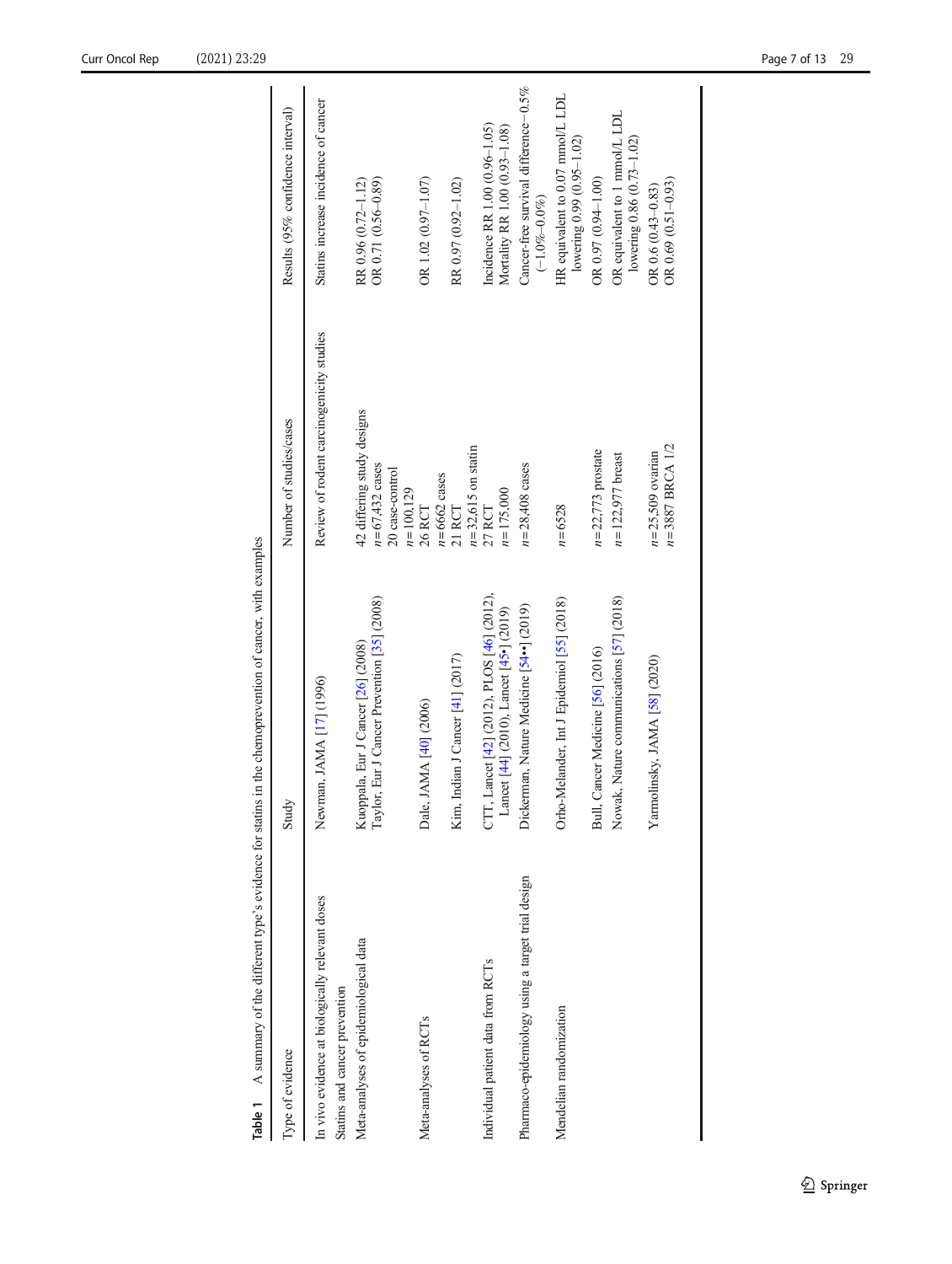seen across these three tumour types. However, a recent umbrella review of meta-analyses, an appraisal of high-level evidence, evaluating data from 112 meta-analyses of observational studies and 144 meta-analyses of RCTs, found only class III (suggestive) evidence of decreased cancer-related mortality in patients with cancer who had statins post-diagnosis, concluding limited convincing evidence of an effect of statins on cancer mortality in the adjuvant setting [\[72](#page-11-0)].

The evidence for the use of statins post diagnosis of cancer appears most abundant in the setting of breast cancer [\[69,](#page-11-0) [73,](#page-11-0) [74\]](#page-11-0). However, as with other tumour types, most data exists in the observational setting, with little randomised evidence. The Breast International Group's large RCT (BIG 1-98) appears to be the only observational study of statin use in the adjuvant setting of breast cancer in the context of a randomised controlled trial of endocrine therapy. Survival of 8010 postmenopausal women with early-stage, hormone receptor–positive breast cancer was assessed, in whom 789 initiated cholesterollowering medication (CLM) during endocrine therapy [\[75\]](#page-11-0). In patients commenced on CLM (including nonstatins), an association with improved disease-free survival (HR 0.79; 95% CI 0.66 to 0.95), breast cancer– free interval (HR 0.76; 95% CI 0.60 to 0.97), and distant recurrence–free interval (HR 0.74; 95% CI 0.56 to 0.97) was demonstrated [\[75](#page-11-0)].

## Pharmaco-epidemiological Research in the Adjuvant Setting of Cancer

The majority of observational research examining the association between statin use and survival after a diagnosis of cancer compares outcomes between current users (including prevalent users) and never users. This answers a fundamentally different question to that posed by RCTs: whether allocation to statins (new users) compared with no statins at the point of randomization affects survival. There have been considerable methodological advancements to improve consistency of estimates from observational research with trials, including new-user designs (which restricts analysis to individuals under observation at the start of the treatment of interest) [\[76\]](#page-11-0) and their incorporation into a wider paradigm shift: emulation of a target trial using observational datasets [\[53\]](#page-11-0). The latter requires the explicit alignment of the protocol for an observational study to that of the hypothetical "target" trial (described previously), specifically with regard to the eligibility criteria, treatment strategies, assignment procedures, outcome, causal contrasts of interest (intention to treat and per-protocol effects), and analysis plan [\[53](#page-11-0)]. To date, a single study has employed such an observational analogue of a target trial in this context—a retrospective analysis of US SEER (Surveillance, Epidemiology, and End Results) data from 17,372 patients. This study found that initiation of statins within 6 months after cancer diagnosis (stages I–III colorectal, breast, prostate, and bladder) did not improve 3-year cancer-specific or overall survival [\[77](#page-12-0)]. This approach accounted for potential selection and immortal time bias, and the effect of residual confounding was likely to be negligible (HR for OS 1.00, 95% CI 0.88–1.15), although longer-term follow-up is important. The application of this methodology to other cancer types would be welcome in informing the decision to proceed to a trial.

#### Evidence from Mendelian randomization

There is now a large body of evidence using MR to evaluate the effect of genetic risk on cancer incidence, with a number specifically evaluating HMGCR inhibition. However, few studies have attempted to identify variants associated with cancer progression, and those that have are mostly small [[61,](#page-11-0) [78](#page-12-0)]. A number of issues have been identified in Mendelian randomization of progression $61$ . Compared to cancer incidence, which is usually a binary outcome, disease progression is more complex to measure and harder to define. There is an increased potential for confounding through collider bias, leading to a possible spurious association between the genetic variant and progression. Furthermore, MR requires availability of large data sets with detailed follow-up of both progression and genetic data [\[61\]](#page-11-0). Therefore, for a MR study of progression to be successful, large, and likely collaborative, RCTs collecting DNA as a standard are required. To date, few studies have used MR to identify factors influencing disease progression [\[78](#page-12-0)–[80\]](#page-12-0), and to our knowledge, none evaluating HMGCR inhibition as a proxy for statin therapy.

# Randomised Trials Investigating Statins in Cancer

Most randomised trials investigating statins in cancer have been in advanced cancers, with few in the adjuvant setting, and most-earlier phase (non-confirmatory) studies with relatively small sample sizes (Table [2](#page-8-0)).

Any favourable effects of statins on cancer-related mortality apparent from epidemiological data have not always been corroborated by clinical trials, and the trial evidence demonstrated in Table [2](#page-8-0) has not all been sufficiently robust to confirm or refute the effectiveness of statins in cancer. In Kawata et al.'s phase II study of advanced hepatocellular cancer, patients received treatment with transcatheter arterial embolisation and 5-fluorouracil chemotherapy and were randomised to 40 mg of pravastatin or control, with a doubling of median OS seen from 9 to 18 months ( $p = 0.006$ ) [\[81\]](#page-12-0). This study had a sample size of only 83 patients; and the findings were subsequently not replicated in the PRODIGE-11 trial, an RCT of 323 patients with advanced hepatocellular carcinoma randomised to first line sorafenib-pravastatin (40 mg)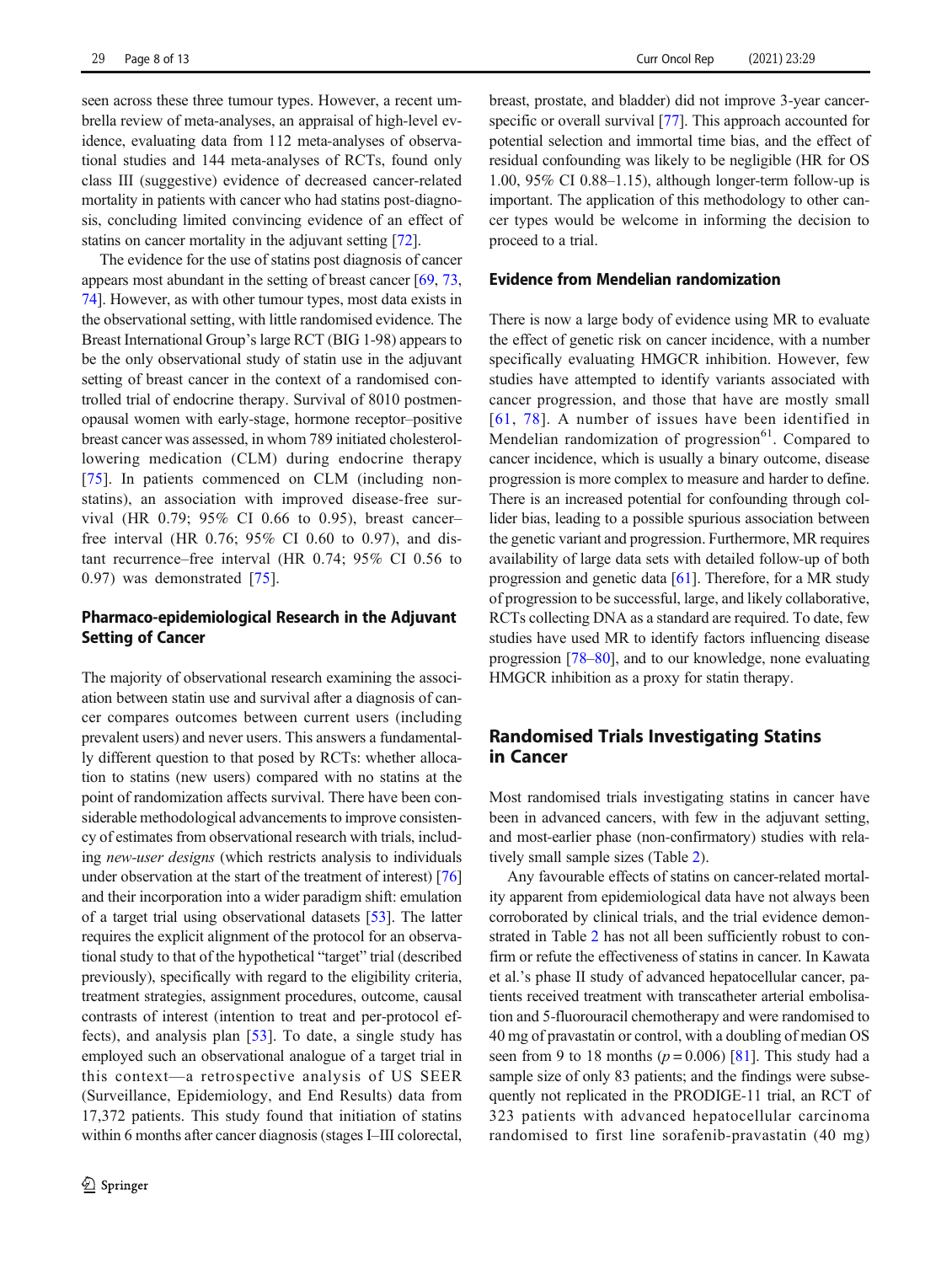Table 2

Randomised trials investigating statins in patients with cancer

Randomised trials investigating statins in patients with cancer

<span id="page-8-0"></span>

| Study                                                              | Phase    | Cancer                 | Previous treatment Statin |                   | Standard treatment                                         |                         | No. of patients Median OS (months) and HR<br>statin vs placebo |
|--------------------------------------------------------------------|----------|------------------------|---------------------------|-------------------|------------------------------------------------------------|-------------------------|----------------------------------------------------------------|
| Kawata 2001, BJC [81]                                              |          | Advanced liver         | $\frac{1}{2}$             | Pravastatin 40 mg | TAE, F/u                                                   |                         | 18 vs 9 m HR 0.50, $p=0.006$                                   |
| Garwood 2010, BCRT [82]                                            |          | DCIS or stage I breast | $\frac{1}{2}$             |                   | Fluvastatin 20 vs 80 mg Statin 3-6 weeks before surgery 40 |                         | Ki67 reduced, CC3 increased                                    |
| Kim 2014, EJC [83]                                                 |          | Advanced gastric       | $\frac{1}{2}$             | Simvastatin 40 mg | Capecitabine and cisplatin                                 | 244                     | 11.6 vs 11.5 m, HR 0.97, $p=0.82$                              |
| Hong 2014, CCP [84]                                                |          | Advanced pancreas      | $\frac{1}{2}$             | Simvastatin 40 mg | Gemcitabine                                                | $\overline{\mathbb{1}}$ | 6.6 vs 8.9 m, $p=0.83$                                         |
| im 2015, BJC [85]                                                  |          | Metastatic CRC         | Yes                       | Simvastatin 40 mg | <b>XELIR/FOLFIRI</b>                                       | 269                     | 15.3 vs 19.2 m, $p=0.83$                                       |
| Konings 2010, EJC [86]                                             |          | Unresectable gastric   | $\frac{1}{2}$             | Pravastatin 40 mg | Epirubicin, Cisplatin, Cape                                | $\overline{30}$         | 8 vs 6 m, $p > 0.05$                                           |
| Seckl 2017, JCO [87]                                               |          | <b>SCLC</b>            | $\frac{1}{2}$             | Pravastatin 40 mg | Etoposide and Cis/Carbo                                    | 846                     | 14.6 vs 14.6 m, HR 1.01, $p=0.90$                              |
| Alexandre 2017, BMJ Gut [88] Feasibility Resectable oesophageal No |          |                        |                           | Simvastatin 40 mg | Surgery                                                    | 32                      | HR 1.56, $p=0.716*$                                            |
| Jouve 2019, J Hepatol [89]                                         | $\equiv$ | Advanced liver         | ž                         | Pravastatin 40 mg | Sorafenib                                                  | 323                     | 10.7 vs 10.5, HR 1.00, $p=0.975$                               |
|                                                                    |          |                        |                           |                   |                                                            |                         |                                                                |
|                                                                    |          |                        |                           |                   |                                                            |                         |                                                                |

\*Feasibility study, not powered for overall survival analysis

Feasibility study, not powered for overall survival analysis

combination therapy or sorafenib alone, which demonstrated no significant difference in OS between treatment arms [[89\]](#page-12-0). The justification to proceed with a phase III multicentre trial in this context was based on more traditional evidence from preclinical and observational studies, one meta-analyses and an initial phase II study, with no contribution to the evidence base from more contemporary methods.

A number of other trials are currently underway; however, the use of more contemporary methods to support the go/nogo decision in proceeding with a clinical trial may help to reduce the likelihood of negative trials.

# The Tolerability of Statin Therapy

The model for evaluating repurposed drugs should consider its toxicity and tolerability, particularly in the adjuvant setting, where significant or chronic toxicity may limit adherence. A well-documented adverse effect of statin therapy is muscle toxicity, including myopathy and rhabdomyolysis. Myopathy occurs in fewer than 1 in 10,000 individuals, although risk is considered related to both statin type and dose [\[90](#page-12-0)]. Persistent and asymptomatic increases in serum transaminases have been reported, although usually recover on discontinuation. There have however been rare post-marketing reports of hepatic failure. Generally, statins are considered well tolerated, and reasonably good 5-year compliance has been demonstrated in prior RCTs [\[38\]](#page-10-0). However, metaanalyses of individual patient data evaluating the safety of patients enrolled onto RCTs of statins in cardiovascular disease would provide a more comprehensive summary of the risk of adverse events. The CTT Collaboration is currently examining this data [[91\]](#page-12-0) and evaluation of safety would be an important part of any new phase III cancer trial.

# A Potential Model for Evaluating Repurposed Drugs in Cancer Chemoprevention

Figure [1a](#page-1-0) demonstrates the conventional pathway of drug development. Following the discovery of a promising compound, supporting evidence from pre-clinical and observational data typically leads to clinical trials evaluating safety and efficacy. On average, the time between drug discovery and clinical trial is 9 years, with a huge cost involved, and success rate of less than 10% [\[92,](#page-12-0) [93](#page-12-0)]. Compared to the traditional drug discovery process, drug repurposing can considerably reduce the cost and time to bring a new treatment to patients, with many of the early steps in the drug development pathway already completed. The main justification for reusing licenced drugs for a new indication is that they have known mechanisms of actions and toxicity profiles [\[94\]](#page-12-0). However, despite these major advantages of drug repurposing, the issue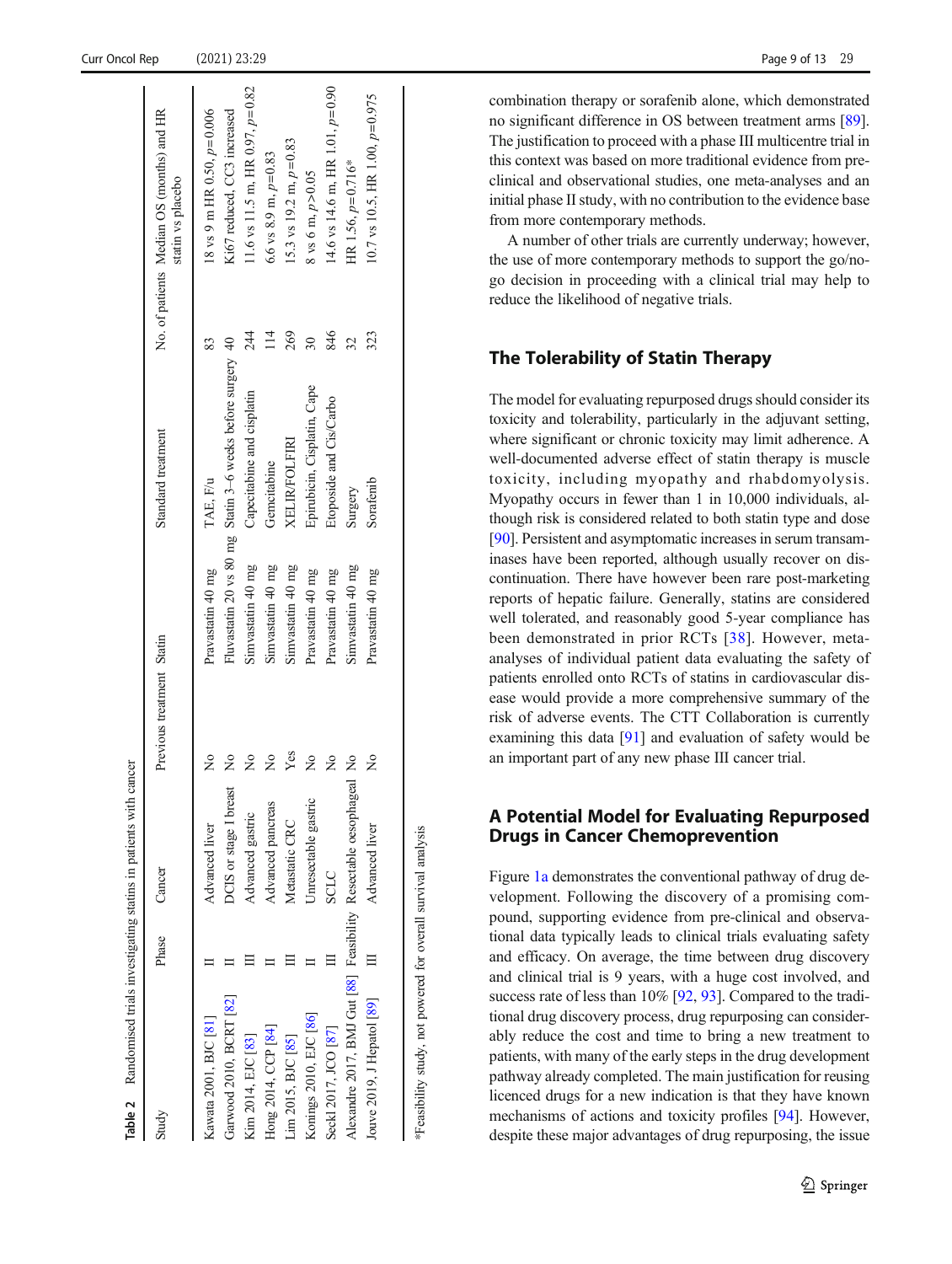<span id="page-9-0"></span>of efficacy remains the same [[95](#page-12-0)], with overall success rate shown to be less than 6%, much like new oncological drug discovery [[92](#page-12-0), [96\]](#page-12-0). Therefore, careful consideration is required before embarking on a clinical trial [[94\]](#page-12-0). The wellestablished model for drug discovery (Fig. [1a\)](#page-1-0) is not designed for drug repurposing [\[97\]](#page-12-0). Major efforts need to be made to improve the rate of efficacy, perhaps considering a new adapted model for evaluating repurposed drugs. Figure [1b](#page-1-0) proposes a new evidence framework, particular to repurposed drugs, suggesting concurrent appraisal of already available data and the review of further evidence, prior to conducting a large RCT.

## Conclusion

In conclusion, whilst most pre-clinical and observational evidence appears to support the use of statins in the prevention of cancer, results from the randomised vascular setting, pharmaco-epidemiological research using a target trial design, and evidence from MR have all been less convincing in most tumour types. There is little supportive evidence of the beneficial effects of statins as a treatment for cancer from phase III trials; however, most inferences have been limited to the noncurative setting. The challenge is, therefore, to weigh up the evidence from all sources as systematically and fairly as possible, as proposed by our model for evaluating repurposed drugs (Fig. [1a, b](#page-1-0)), to decide whether a trial in the adjuvant setting is justified on a tumour site-by-site basis. Further evaluation of the role of statins in the adjuvant setting may be justified, with breast cancer being one such candidate disease site to potentially investigate based on the evidence presented here. Future observational research emulating a hypothetical RCT, "a target trial", in the adjuvant setting, and use of Mendelian randomization may help inform the decision to proceed to a potential phase III RCT of a repurposed drug.

Funding NJH receives a CRUK clinical trials fellowship grant from CRUK (C65320/A26413). RL reports grants from CRUK and NIHR, and honorarium from the Aspirin Foundation. LA is funded by the National Institute of Health Research (NIHR) as a clinical lecturer. RMM is supported in part by the National Institute for Health Research Bristol Biomedical Research Centre. RMM was supported by a Cancer Research UK (C18281/A19169) programme grant (the Integrative Cancer Epidemiology Programme). The views and opinions expressed by authors in this publication are those of the authors and do not necessarily reflect those of the UK National Institute for Health Research (NIHR) or the Department of Health and Social Care.

#### **Declarations**

Conflict of Interest Nalinie Joharatnam-Hogan is funded by a CRUK Clinical Trial Fellowship grant. Leo Alexandre is funded by the National Institute of Health Research (NIHR) as a clinical lecturer. James Yarmolinsky, Blossom Lake, Nigel Capps, Richard M. Martin, Alistair Ring, and Fay Cafferty declare no conflict of interest. Ruth Langley has received research funding through grants from CRUK and NIHR, and has received honorarium from the Aspirin Foundation.

Ethics Approval and Consent to Participate This article does not contain any studies with human or animal subjects performed by any of the authors.

Open Access This article is licensed under a Creative Commons Attribution 4.0 International License, which permits use, sharing, adaptation, distribution and reproduction in any medium or format, as long as you give appropriate credit to the original author(s) and the source, provide a link to the Creative Commons licence, and indicate if changes were made. The images or other third party material in this article are included in the article's Creative Commons licence, unless indicated otherwise in a credit line to the material. If material is not included in the article's Creative Commons licence and your intended use is not permitted by statutory regulation or exceeds the permitted use, you will need to obtain permission directly from the copyright holder. To view a copy of this licence, visit [http://creativecommons.org/licenses/by/4.0/](https://doi.org/).

### References

Papers of particular interest, published recently, have been highlighted as:

- Of importance
- •• Of major importance
- 1. Sacks FM, Pfeffer MA, Moye LA, Rouleau JL, Rutherford JD, Cole TG, et al. The effect of pravastatin on coronary events after myocardial infarction in patients with average cholesterol levels. N Engl J Med. 1996;335:1001–9.
- 2. Collins R, Reith C, Emberson J, Armitage J, Baigent C, Blackwell L, et al. Interpretation of the evidence for the efficacy and safety of statin therapy. Lancet. 2016;388:2532–61.
- 3. Cholesterol Treatment Trialists C, Fulcher J, O'Connell R, Voysey M, Emberson J, Blackwell L, et al. Efficacy and safety of LDLlowering therapy among men and women: meta-analysis of individual data from 174,000 participants in 27 randomised trials. Lancet. 2015;385:1397–405.
- 4. Kavalipati N, Shah J, Ramakrishan A, Vasnawala H. Pleiotropic effects of statins. Indian journal of endocrinology and metabolism. 2015;19:554–62.
- 5. Rothwell PM, Wilson M, Price JF, Belch JF, Meade TW, Mehta Z. Effect of daily aspirin on risk of cancer metastasis: a study of incident cancers during randomised controlled trials. Lancet. 2012;379: 1591–601.
- 6. Qiao Y, Yang T, Gan Y, Li W, Wang C, Gong Y, et al. Associations between aspirin use and the risk of cancers: a metaanalysis of observational studies. BMC Cancer. 2018;18:288.
- 7. Algra AM, Rothwell PM. Effects of regular aspirin on long-term cancer incidence and metastasis: a systematic comparison of evidence from observational studies versus randomised trials. Lancet Oncol. 2012;13:518–27.
- 8. Coyle C, Cafferty FH, Rowley S, MacKenzie M, Berkman L, Gupta S, et al. ADD-ASPIRIN: a phase III, double-blind, placebo controlled, randomised trial assessing the effects of aspirin on disease recurrence and survival after primary therapy in common nonmetastatic solid tumours. Contemp Clin Trials. 2016;51:56–64.
- 9. Yarmolinsky J, Wade KH, Richmond RC, Langdon RJ, Bull CJ, Tilling KM, et al. Causal inference in cancer epidemiology: what is the role of Mendelian randomization? Cancer epidemiology,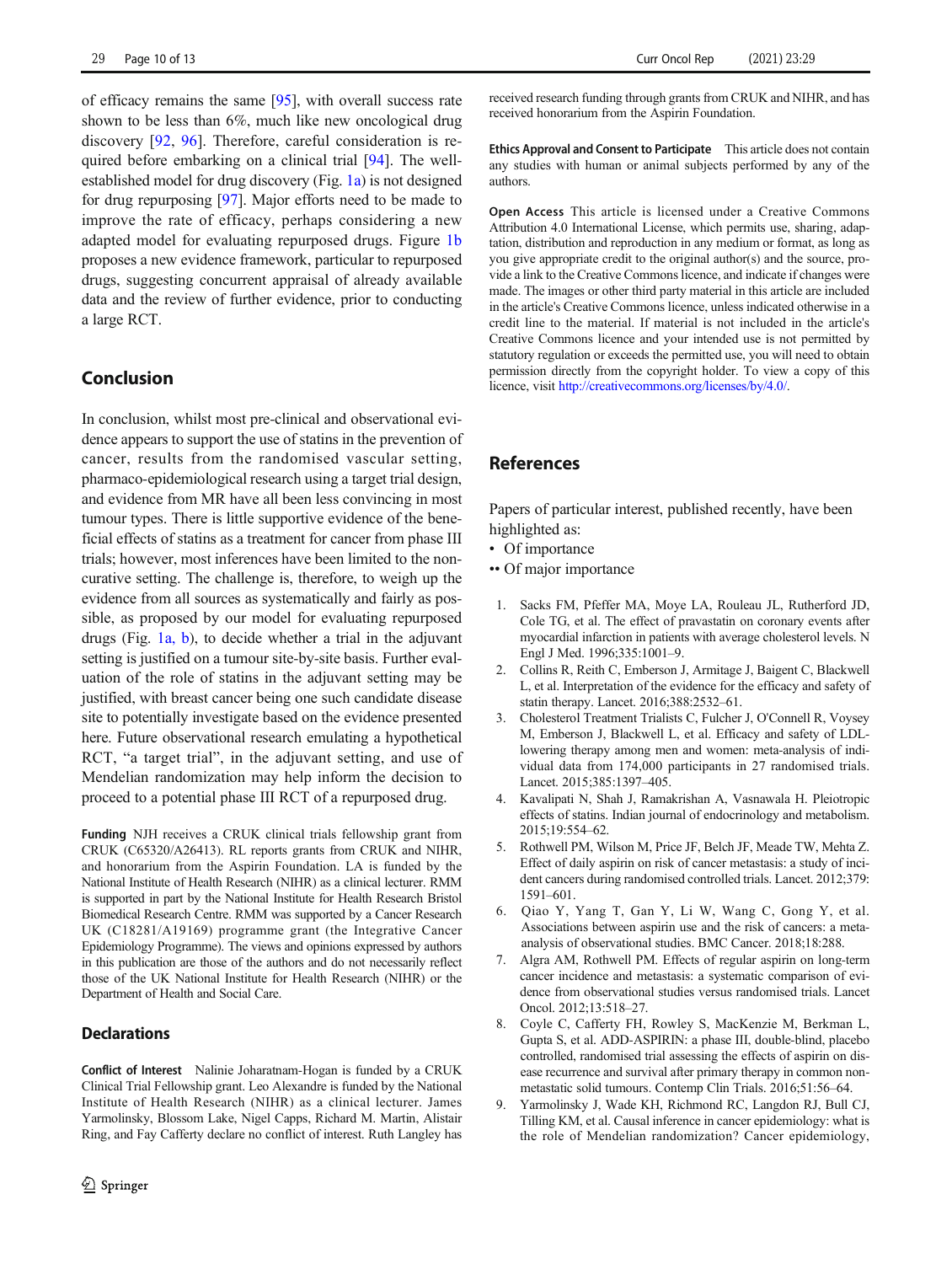<span id="page-10-0"></span>biomarkers & prevention : a publication of the American Association for Cancer Research, cosponsored by the American Society of Preventive Oncology. 2018;27:995–1010.

- 10. Gazzerro P, Proto MC, Gangemi G, Malfitano AM, Ciaglia E, Pisanti S, et al. Pharmacological actions of statins: a critical appraisal in the management of cancer. Pharmacol Rev. 2012;64:102–46.
- 11. Hindler K, Cleeland, C.s., Rivera, E., collard, C.D. The role of statins in cancer therapy. Oncologist 2006;11: 306–315.
- 12. Hamelin BA, Turgeon J. Hydrophilicity/lipophilicity: relevance for the pharmacology and clinical effects of HMG-CoA reductase inhibitors. Trends Pharmacol Sci. 1998;19:26–37.
- 13. Robinson RL, Suter W, Cox RH. Carcinogenicity and mutagenicity studies with fluvastatin, a new, entirely synthetic HMG-CoA reductase inhibitor. Fundemental and Applied Toxicology. 1993;23:9– 20.
- 14. MacDonald JS, Gerson RJ, Kornbrust DJ, Kloss MW, Prahalada S, Berry PH, et al. Preclinical evaluation of lovastatin. Am J Cardiol. 1988;62:J16–27.
- 15. Smith PF, Grossman SJ, Gerson RJ, Gordon LR, Deluca JG, Majka JA, et al. Studies on the mechanism of simvastatin-induced thyroid hypertrophy and follicular cell adenoma in the rat. Toxicol Pathol. 1991;19:197–205.
- 16. Narisawa T, Fukaura Y, Tanida N, Hasebe M, Ito M, Aizawa R. Chemopreventive efficacy of low dose of pravastatin, an HMG-CoA reductase inhibitor, on 1, 2-dimethylhydrazine-induced colon carcinogenesis in ICR mice. Tohoku J Exp Med. 1996;180:131–8.
- 17. Newman TB, Hulley SB. Carcinogenicity of lipid-lowering drugs. JAMA. 1996;275:55–60.
- 18. Blais L, Desgagné A, LeLorier J. 3-Hydroxy-3-methylglutaryl coenzyme a reductase inhibitors and the risk of cancer: a nested casecontrol study. Arch Intern Med. 2000;160:2363–8.
- 19. Chen Y-A, Lin Y-J, Lin C-L, Lin H-J, Wu H-S, Hsu H-Y, et al. Simvastatin therapy for drug repositioning to reduce the risk of prostate cancer mortality in patients with hyperlipidemia. Front Pharmacol. 2018;9.
- 20. Liu ZA, R., McGlynn, K., Anderson, L.A., Tsai, H., Zhu, B., Mbulaiteye, S.M., Gadalla, S.M., Koshiol, J. Statin use and reduced risk of biliary tract cancers in the UK Clinical Practice Research Datalink. Gut, BMJ 2018;0: 1–7.
- 21. Akinwunmi B, Vitonis AF, Titus L, Terry KL, Cramer DW. Statin therapy and association with ovarian cancer risk in the New England Case Control (NEC) study. Int J Cancer. 2019;144:991– 1000.
- 22. Graaf MR, Beiderbeck AB, Egberts AC, Richel DJ, Guchelaar HJ. The risk of cancer in users of statins. J Clin Oncol. 2004;22:2388– 94.
- 23. Farwell WR, Scranton RE, Lawler EV, Lew RA, Brophy MT, Fiore LD, et al. The association between statins and cancer incidence in a veterans population. JNCI: Journal of the National Cancer Institute. 2008;100:134–9.
- 24. Neil A, Cooper J, Betteridge J, Capps N, McDowell I, Durrington P, et al. Reductions in all-cause, cancer, and coronary mortality in statin-treated patients with heterozygous familial hypercholesterolaemia: a prospective registry study. Eur Heart J. 2008;29:2625–33.
- 25. Friis S, Poulsen AH, Johnsen SP, McLaughlin JK, Fryzek JP, Dalton SO, et al. Cancer risk among statin users: a populationbased cohort study. Int J Cancer. 2005;114:643–7.
- 26. Kuoppala J, Lamminpää A, Pukkala E. Statins and cancer: a systematic review and meta-analysis. Eur J Cancer. 2008;44:2122–32.
- 27. Bonovas S, Filioussi K, Tsavaris N, Sitaras NM. Use of statins and breast cancer: a meta-analysis of seven randomized clinical trials and nine observational studies. J Clin Oncol. 2005;23:8606–12.
- 28. Tan P, Wei S, Tang Z, Gao L, Zhang C, Nie P, et al. LDL-lowering therapy and the risk of prostate cancer: a meta-analysis of 6 randomized controlled trials and 36 observational studies. Sci Rep. 2016;6:24521.
- 29. Bonovas S, Filioussi K, Sitaras NM. Statin use and the risk of prostate cancer: a metaanalysis of 6 randomized clinical trials and 13 observational studies. Int J Cancer. 2008;123:899–904.
- 30. Lytras T, Nikolopoulos G, Bonovas S. Statins and the risk of colorectal cancer: an updated systematic review and meta-analysis of 40 studies. World J Gastroenterol. 2014;20:1858–70.
- 31. Bansal D, Undela K, D'Cruz S, Schifano F. Statin use and risk of prostate cancer: a meta-analysis of observational studies. PLoS One. 2012;7:e46691.
- 32. Liu Y, Tang W, Wang J, Xie L, Li T, He Y, et al. Association between statin use and colorectal cancer risk: a meta-analysis of 42 studies. Cancer causes & control : CCC. 2014;25:237–49.
- 33. Singh PP, Singh S. Statins are associated with reduced risk of gastric cancer: a systematic review and meta-analysis. Ann Oncol. 2013;24:1721–30.
- 34. Bardou M, Barkun A, Martel M. Effect of statin therapy on colorectal cancer. Gut. 2010;59:1572–85.
- 35. Taylor ML, Wells BJ, Smolak MJ. Statins and cancer: a metaanalysis of case–control studies. Eur J Cancer Prev. 2008;17:259– 68.
- 36. Jeong GH, Lee KH, Kim JY, Eisenhut M, Kronbichler A, van der Vliet HJ, et al. Effect of statin on cancer incidence: an umbrella systematic review and meta-analysis. J Clin Med. 2019;8:819.
- 37. Rothwell PM, Fowkes FGR, Belch JFF, Ogawa H, Warlow CP, Meade TW. Effect of daily aspirin on long-term risk of death due to cancer: analysis of individual patient data from randomised trials. Lancet. 2011;377:31–41.
- 38. Heart Protection Study Collaborative Group. MRC/BHF Heart Protection Study of cholesterol lowering with simvastatin in 20 536 high-risk individuals: a randomised placebocontrolled trial. Lancet 2002;360: 7–22.
- Heart Protection Study Collaborative G. Effects on 11-year mortality and morbidity of lowering LDL cholesterol with simvastatin for about 5 years in 20 536 high-risk individuals: a randomised controlled trial. Lancet. 2011;378:2013–20.
- 40. Dale KM, Coleman CI, Henyan NN, Kluger J, White CM. Statins and cancer risk: a meta-analysis. Jama. 2006;295:74–80.
- 41. Kim MK, Myung SK, Tran BT, Park B. Statins and risk of cancer: a meta-analysis of randomized, double-blind, placebo-controlled trials. Indian J Cancer. 2017;54:470–7.
- 42. Cholesterol Treatment Trialists C. The effects of lowering LDL cholesterol with statin therapy in people at low risk of vascular disease: meta-analysis of individual data from 27 randomised trials. Lancet 2012;380: 581–590.
- 43. Cholesterol Treatment Trialists C, Emberson JR, Kearney PM, Blackwell L, Newman C, Reith C, Bhala N, Holland L, Peto R, Keech A, Collins R, Simes J, et al. Lack of effect of lowering LDL cholesterol on cancer: meta-analysis of individual data from 175, 000 people in 27 randomised trials of statin therapy. PLoS One 2012;7: e29849.
- 44. Baigent C, Blackwell L, Emberson J, Holland LE, Reith C, Bhala N, et al. Efficacy and safety of more intensive lowering of LDL cholesterol: a meta-analysis of data from 170,000 participants in 26 randomised trials. Lancet. 2010;376:1670–81.
- 45.• Armitage J, Baigent C, Barnes E, Betteridge DJ, Blackwell L, Blazing M, Bowman L, Braunwald E, Byington R, Cannon C, Clearfield M, Colhoun H, et al. Efficacy and safety of statin therapy in older people: a meta-analysis of individual participant data from 28 randomised controlled trials. Lancet 2019;393: 407–15. This study, together with others performed by the Cholesterol Treatment Triallist Collaboration, pooled 186,854 individual patient data from multiple randomised vascular trials of statins, demonstrating no effect of statin therapy on cancer incidence or mortality.
- 46. Cholesterol Treatment Trialists C. Lack of effect of lowering LDL cholesterol on cancer: meta-analysis of individual data from 175,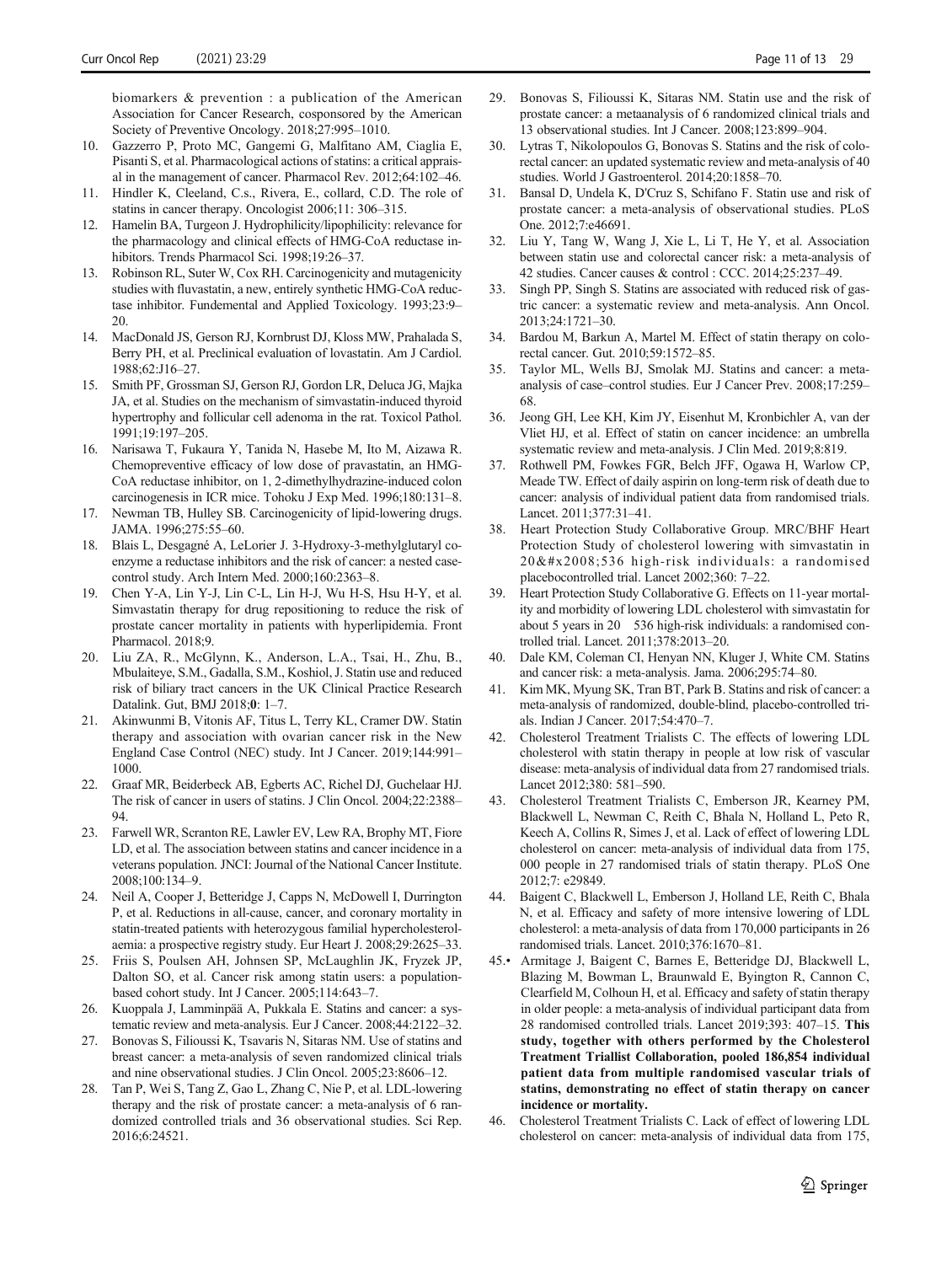<span id="page-11-0"></span>000 people in 27 randomised trials of statin therapy. PLoS One 2012;7: e29849.

- 47. Langan SM, Schmidt SA, Wing K, Ehrenstein V, Nicholls SG, Filion KB, et al. The reporting of studies conducted using observational routinely collected health data statement for pharmacoepidemiology (RECORD-PE). Bmj. 2018;363:k3532.
- 48. Herrett E, Gallagher AM, Bhaskaran K, Forbes H, Mathur R, van Staa T, et al. Data resource profile: Clinical Practice Research Datalink (CPRD). Int J Epidemiol. 2015;44:827–36.
- 49. Jankowski JAZ, de Caestecker J, Love SB, Reilly G, Watson P, Sanders S, et al. Esomeprazole and aspirin in Barrett's oesophagus (AspECT): a randomised factorial trial. Lancet. 2018;392:400–8.
- 50. Soni PD, Hartman HE, Dess RT, Abugharib A, Allen SG, Feng FY, et al. Comparison of population-based observational studies with randomized trials in oncology. J Clin Oncol. 2019;37:1209–16.
- 51. Lodi S, Phillips A, Lundgren J, Logan R, Sharma S, Cole SR, et al. Effect estimates in randomized trials and observational studies: comparing apples with apples. Am J Epidemiol. 2019;188:1569– 77.
- 52. Hernan MA, Alonso A, Logan R, Grodstein F, Michels KB, Willett WC, et al. Observational studies analyzed like randomized experiments: an application to postmenopausal hormone therapy and coronary heart disease. Epidemiology. 2008;19:766–79.
- 53. Hernan MA, Robins JM. Using big data to emulate a target trial when a randomized trial is not available. Am J Epidemiol. 2016;183:758–64.
- 54.•• Dickerman BA, García-Albéniz X, Logan RW, Denaxas S, Hernán MA. Avoidable flaws in observational analyses: an application to statins and cancer. Nat Med 2019;25: 1601–6. This study used novel pharmacoepidemioloical research to emulate a "target trial" of statins in cancer and analysed the electronic health records of 733,804 UK adults. They found little evidence to suggest that statin therapy influences cancer incidence after 10-year follow-up, which did not replicate the positive findings from observational study results—a study design that can be prone to bias.
- 55. Burgess S, Bowden J, Fall T, Ingelsson E, Thompson SG. Sensitivity analyses for robust causal inference from Mendelian randomization analyses with multiple genetic variants. Epidemiology (Cambridge, Mass). 2017;28(1):30–42.
- 56. Orho-Melander M, Hindy G, Borgquist S, Schulz CA, Manjer J, Melander O, et al. Blood lipid genetic scores, the HMGCR gene and cancer risk: a Mendelian randomization study. Int J Epidemiol. 2018;47:495–505.
- 57. Bull CJ, Bonilla C, Holly JMP, Perks CM, Davies N, Haycock P, et al. Blood lipids and prostate cancer: a Mendelian randomization analysis. Cancer Med. 2016;5:1125–36.
- 58. Nowak C, Arnlov J. A Mendelian randomization study of the effects of blood lipids on breast cancer risk. Nat Commun. 2018;9: 3957.
- 59.•• Yarmolinsky J, Bull CJ, Vincent EE, Robinson J, Walther A, Smith GD, Lewis SJ, Relton CL, Martin RM. Association between genetically proxied inhibition of HMG-CoA reductase and epithelial ovarian cancer. JAMA 2020;323: 646–55. This is a study of Mendelian randomization as a method to evaluate the possible association of statins and epithelial ovarian cancer, using a genetic variant as a proxy for HMG-CoA reductase inhibition, which is thereby less prone to confounding than conventional observational studies. It demonstrated evidence of a lower risk of epithelial ovarian cancer in both the general population and in BRCA 1/2 mutation carriers, consistent with pre-clinical and epidemiological studies, perhaps warranting further investigation in this high-risk group.
- 60. Zheng J, Haberland, V., Baird, D., Walker, V., Haycocok, P., Gutteridge, A., Richardson T., Staley, J., Elsworth , B., Burgess,

S., Sun, B. Phenome-wide Mendelian randomization mapping the influence of the plasma proteome on complex diseases 2019.

- 61. Paternoster L, Tilling K, Davey SG. Genetic epidemiology and Mendelian randomization for informing disease therapeutics: conceptual and methodological challenges. PLoS Genet. 2017;13(10): e1006944.
- 62. Beckwitt CH, Clark AM, Ma B, Whaley D, Oltvai ZN, Wells A. Statins attenuate outgrowth of breast cancer metastases. Br J Cancer. 2018;119:1094–105.
- 63. Ahern TP, Lash TL, Damkier P, Christiansen PM, Cronin-Fenton DP. Statins and breast cancer prognosis: evidence and opportunities. Lancet Oncol. 2014;15:e461–8.
- 64. Cardwell CR, Hicks BM, Hughes C, Murray LJ. Statin use after diagnosis of breast cancer and survival: a population-based cohort study. Epidemiology (Cambridge, Mass) 2015;26: 68–78.
- 65. Cardwell CR, Mc Menamin U, Hughes CM, Murray LJ. Statin use and survival from lung cancer: a population-based cohort study. Cancer epidemiology, biomarkers & prevention : a publication of the American Association for Cancer Research, cosponsored by the American Society of Preventive Oncology. 2015;24:833–41.
- 66. Voorneveld PW, Reimers MS, Bastiaannet E, Jacobs RJ, van Eijk R, Zanders MMJ, Herings RMC, van Herk-Sukel MPP, Kodach LL, van Wezel T, Kuppen PJK, Morreau H, et al. Statin use after diagnosis of colon cancer and patient survival. Gastroenterology 2017;153: 470–9.e4.
- 67. Ahern TP, Pedersen L, Tarp M, Cronin-Fenton DP, Garne JP, Silliman RA, et al. Statin prescriptions and breast cancer recurrence risk: a Danish nationwide prospective cohort study. J Natl Cancer Inst. 2011;103:1461–8.
- 68. Cronin-Fenton D, Lash TL, Ahern TP, Damkier P, Christiansen P, Ejlertsen B, et al. Concurrent new drug prescriptions and prognosis of early breast cancer: studies using the Danish Breast Cancer Group clinical database. Acta Oncol. 2018;57:120–8.
- 69. Manthravadi S, Shrestha A, Madhusudhana S. Impact of statin use on cancer recurrence and mortality in breast cancer: a systematic review and meta-analysis. Int J Cancer. 2016;139:1281–8.
- 70. Mayeda ER, Glymour MM. The obesity paradox in survival after cancer diagnosis: tools for evaluation of potential bias. Cancer epidemiology, biomarkers & prevention : a publication of the American Association for Cancer Research, cosponsored by the American Society of Preventive Oncology. 2017;26(1):17–20.
- 71. Mei Z, Liang M, Li L, Zhang Y, Wang Q, Yang W. Effects of statins on cancer mortality and progression: a systematic review and meta-analysis of 95 cohorts including 1,111,407 individuals. Int J Cancer. 2017;140:1068–81.
- 72. He Y, Li X, Gasevic D, Brunt E, McLachlan F, Millenson M, Timofeeva M, Ioannidis JPA, Campbell H, Theodoratou E. Statins and multiple noncardiovascular outcomes: umbrella review of meta-analyses of observational studies and randomized controlled trials. Ann Intern Med 2018.
- 73. Chae YK, Valsecchi ME, Kim J, Bianchi AL, Khemasuwan D, Desai A, et al. Reduced risk of breast cancer recurrence in patients using ACE inhibitors, ARBs, and/or statins. Cancer Investig. 2011;29:585–93.
- 74. Kwan ML, Habel LA, Flick ED, Quesenberry CP, Caan B. Postdiagnosis statin use and breast cancer recurrence in a prospective cohort study of early stage breast cancer survivors. Breast Cancer Res Treat. 2008;109:573–9.
- 75. Borgquist S, Giobbie-Hurder A, Ahern TP, Garber JE, Colleoni M, Lang I, et al. Cholesterol, cholesterol-lowering medication use, and breast cancer outcome in the BIG 1-98 study. J Clin Oncol. 2017;35:1179–88.
- 76. Ray WA. Evaluating medication effects outside of clinical trials: new-user designs. Am J Epidemiol. 2003;158:915–20.